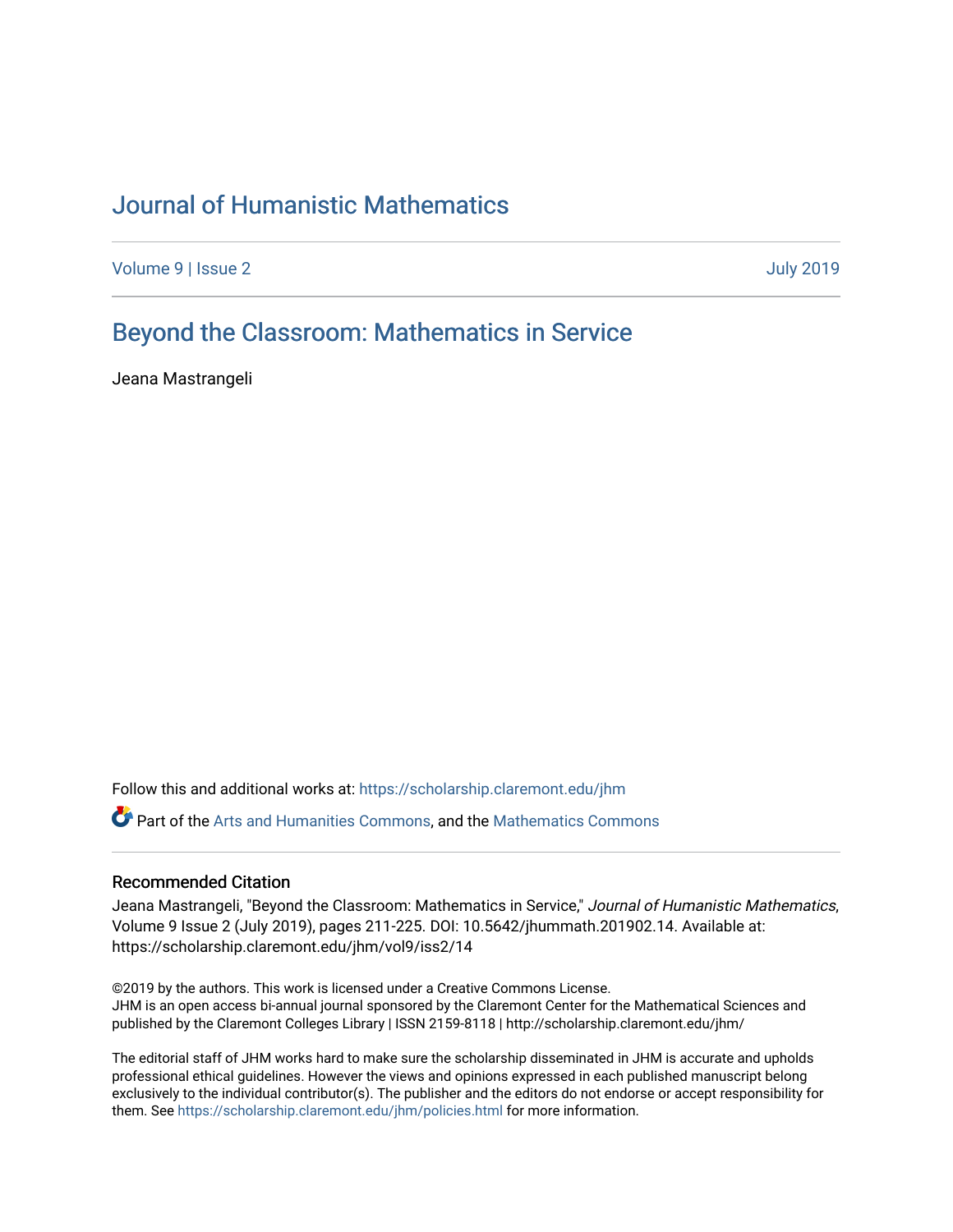# Beyond the Classroom: Mathematics in Service

Jeana Mastrangeli

Eagleville, Pennsylvania, USA jmastrangeli3@gmail.com

### Synopsis

Mathematical expertise demands effective thinking and learning methods, and these techniques transfer well to other domains. In this article, I discuss how my own training as a pure mathematician influenced my performance in three disparate domains: electrical engineering, art appreciation, and learning Italian. In electrical engineering, the focus is on how mathematical reasoning and thinking processes impact knowledge acquisition and problem solving. Appreciating and analyzing art raises the question, "How do we know for certain?" Acquiring fluency in another language is akin to gaining mathematics proficiency, and here, I explore the human side of persistence. The article combines narrative, reflection, analysis, and teaching ideas to suggest how, when teaching our subject, the mathematics community might pass on our core strength: our thinking and learning methodology.

#### 1. Introduction

"My mathematics background is saving me."

I told myself this every time I submitted homework for a free online Digital Signal Processing course. Although the two leading professors steeped the course in mathematics, the course targeted electrical engineers. For ten weeks, I scoured the web to learn assumed, basic engineering concepts; upped the 12 hour per week study requirement to 35 hours per week; handed in assignments minutes before the course's weekly deadlines; and counted off the weeks as I slowly strove to meet the course's completion date. I had ventured into a different field with its own vocabulary, way of thinking, and culture. My mathematical knowledge — linear algebra, real and complex analysis —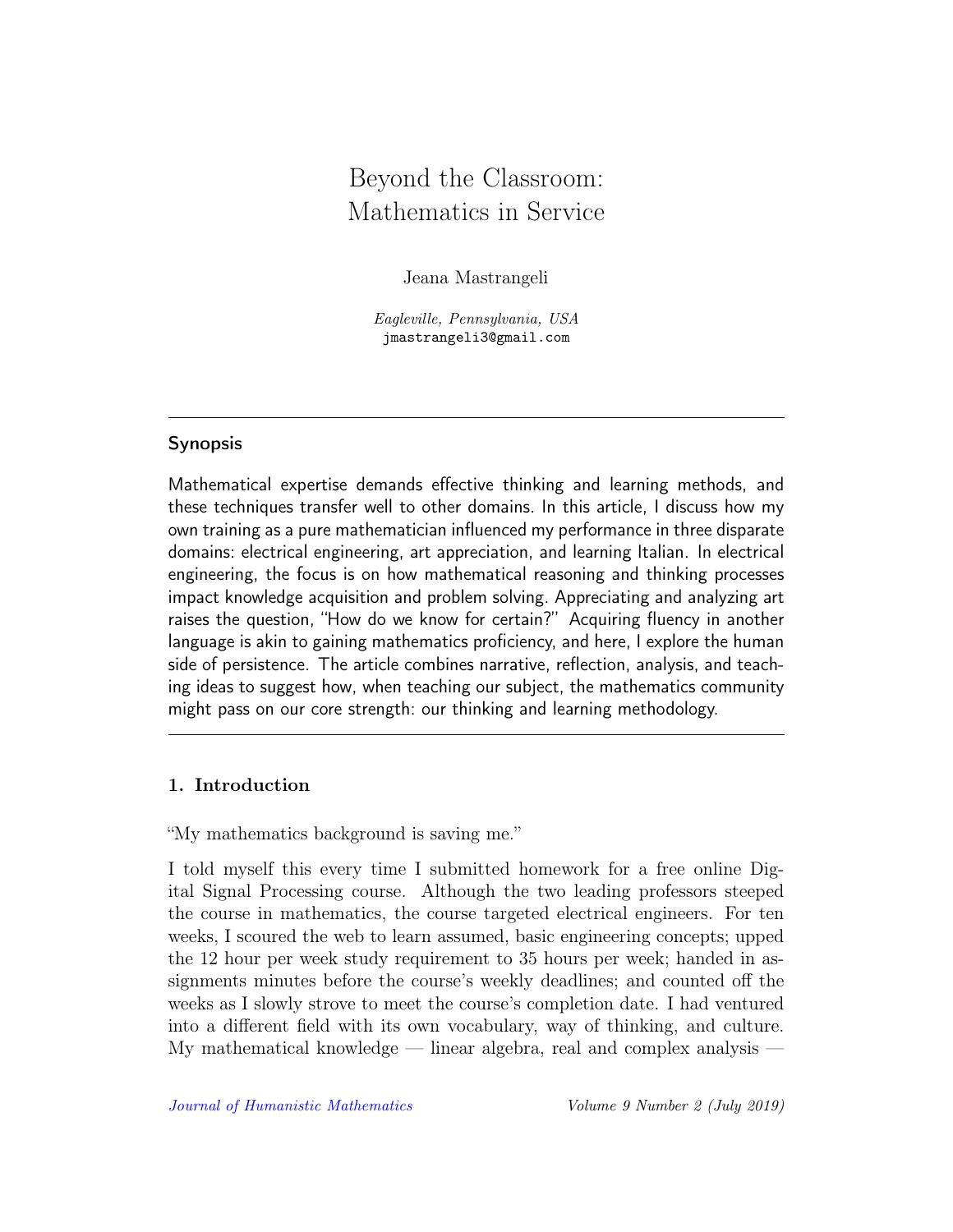did keep me afloat, but I also noticed from histograms posted after each weekly exam that a large number of engineers were fading. Then it dawned on me. In addition to subject knowledge, it was my mathematical training that successfully carried me. Moreover, as I reflected on my pursuits outside the STEM fields, years studying, doing, and teaching mathematics prepared me for life in more ways than I could have imagined.

"Mathematics drives careers," we tell our students, and a student might infer that it is mathematical knowledge that prepares one for success. In the STEM fields, a deep knowledge of mathematics does build a solid foundation, but mathematical training provides more than knowledge. When I had asked my daughter's friend whether or not his mathematics courses were useful in medical research, he contended, "Yes! I'd advise someone to take as many mathematics courses as possible. It is not so much the knowledge, but the thinking methodology." This methodology, although not exclusive to mathematics, is intrinsic to learning mathematics well, and it teaches valuable lifelong learning skills.

Mathematicians know how to learn. We contemplate ideas, meticulously examine definitions, search for patterns, logically derive conclusions, persevere in problem solving, converse with each other, and articulate precisely and succinctly. When we step into other branches of study, given time, we do well. Instinctively we know this; for this reason, in our classrooms, we pass on our methods with inquiry learning, active learning techniques, cooperative learning, and cross disciplinary collaboration. Books on problem solving and proof techniques aim to teach effective thinking strategies. We advise, provide classroom opportunities, and promise that these skills are useful, but do we cite specific examples? Do we share our stories?

<span id="page-2-0"></span>This article is a concrete example of an abstract idea: how learning mathematics has influenced and helped me in my life; that skills acquired when learning mathematics transfer to other domains. I will share how my mathematical training served me in dissimilar endeavors — electrical engineering, art appreciation, and learning Italian. My experiences have convinced me that teaching about thinking and learning (thinking about thinking is metacognition) is crucial, especially in today's rapidly ever-changing world with the accompanying all-too-easy access to sometimes-false information. Mathematicians have a good product to offer students. By passing on thinking and learning methods that our subject demands, we empower our students.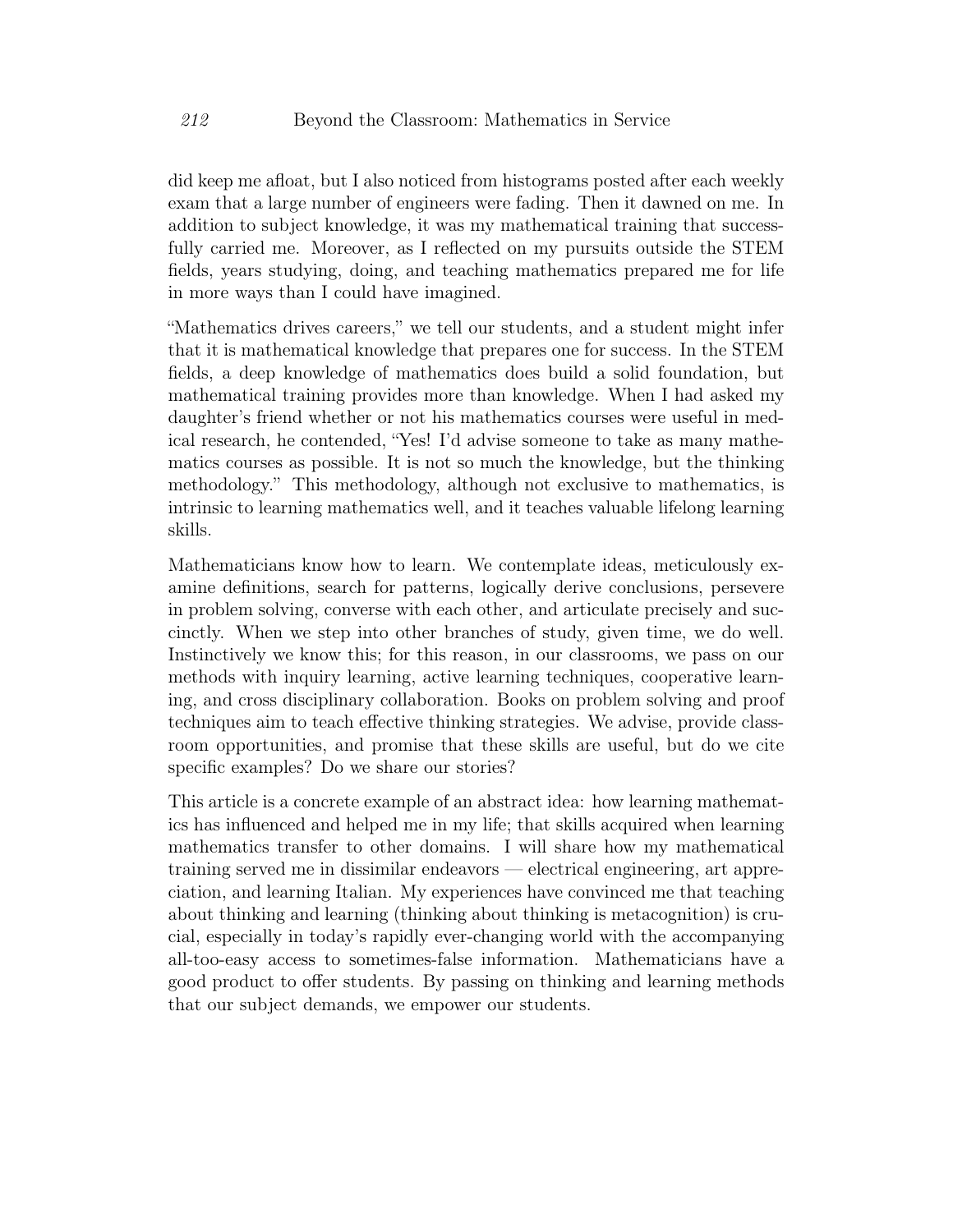#### 2. Electrical Engineering: Applying Deep Learning Skills

When I was hired by a large aerospace company, I stepped onto foreign territory, an alien culture with its own customs and language. People spoke, and nothing I heard made sense. Those first few months, panic gripped my entire being. In order to still waves of anxiety, I braced myself with the observation that students, who had struggled with calculus, were now employed engineers. But it was a specific memory from a colloquium long ago that provided my survival strategy. The invited speaker, an aerospace engineer, told the students, "My electrical engineering courses did not provide the topics I encountered in my present job. I just dug in and learned." And so, I donned my mathematical armor, complete with knowledge and training, to dig in and learn.

Definitions, terms, notation! I told myself to begin with the fundamentals, as I had every time I attempted to learn a new branch of mathematics.

Adapt to new notation: The mathematician's complex number  $i$  is the engineer's  $j$  (they reserve i for current).

Probe for reasons: The engineer's one-dimensional Fourier transform looked different than the transform I had seen in my functional analysis books. It is expressed as a function of frequency  $f$ , rather than of angular frequency  $\omega = 2\pi f$ . Electrical engineers find it easier to think in terms of "cycles per second", or hertz. Note that the radio dial is calibrated in f, not in  $\omega$ . Moreover, contrary to pure mathematicians, who prefer the Fourier transform to be a unitary operator, the engineers don't care. The mathematician's Fourier transform pair has the same coefficient,  $\frac{1}{\sqrt{2}}$  $\frac{1}{2\pi}$ , in each formula, whereas the engineer's non-unitary transform pair has the coefficient,  $\frac{1}{2\pi}$ , only in the inverse transform. Furthermore, if I walked downstairs to chat with the image processing engineers, they worked with the non-unitary Fourier transform but written as a function of angular frequency! $\mathbf{I}$ 

Never assume because assumptions sprout errors: The conventional satellite's azimuth and elevation coordinates are defined differently than the spherical coordinates that I had taught in calculus class. [Even within the engineering field, definitions differ. The NASA definition of left and right polarization is opposite to that the IEEE (Institute of Electrical and Electronics Engineers).]

<span id="page-3-0"></span><sup>1</sup>Wikipedia has a list of other conventions for the Fourier Transform, available at [https://en.wikipedia.org/wiki/Fourier\\_transform#Other\\_conventions](https://en.wikipedia.org/wiki/Fourier_transform#Other_conventions), last accessed on July 11, 2019.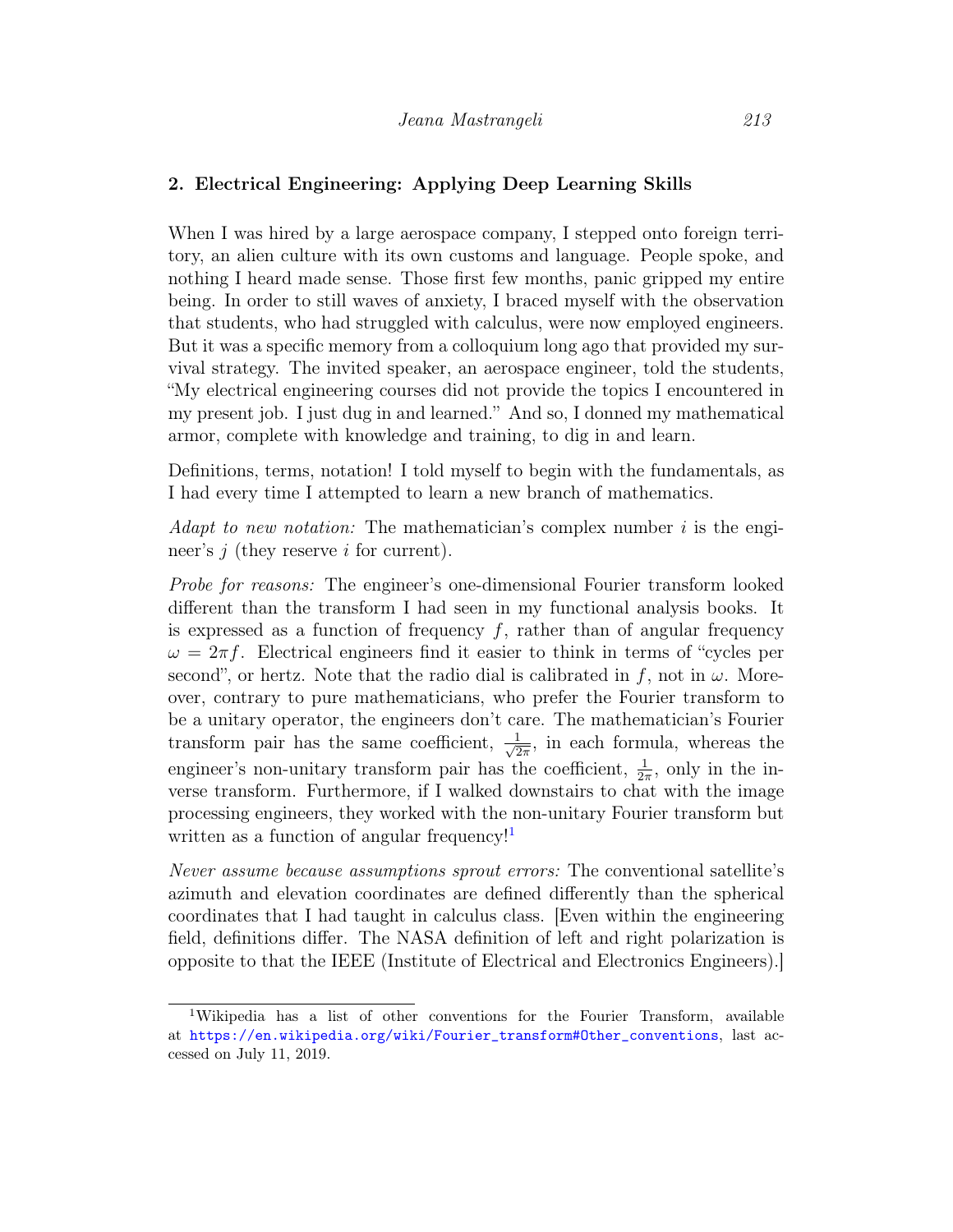Relate ideas to mathematical counterparts: The space of finite energy signals is the Hilbert space  $L^2$ .

All was fine for me if a book was available, but that was not always the case. Frequently in large corporations, critical information is internal which means that employees learn from colleagues or in-house documents that sometimes are indecipherable for the newcomer. The survival trick is to grab knowledgeable colleagues who value and speak with precision and accuracy. Then ask questions shamelessly, challenge perceived inconsistencies, and pin down ambiguities. Next, for self check, repeat back and ask for a critique, or write for evaluation. In academia we do exactly that when learning from professors, research advisors, and colleagues.

With time, in engineering, as in math, persistent study reaps knowledge. The longer one hangs around an unfamiliar field of knowledge, the more definitions become alive with meaning, equations unlock their mystery, concepts take shape, and ideas begin to connect into a structure of understanding. Believing this, my first half year I labored mightily to master engineering, physics, information technology, and my job. However, quality thinking extends beyond knowledge acquisition, and the full force of this lesson was brought home to me my first six months.

A grave system error surfaced two months prior to my employment. My team, spread throughout the country, each section with its specific role, met once a week, and as the error continued to plague the system, the discussions increased in heat and volatility. After five months on the job, I recognized that we needed someone with good abstraction skills and a deep knowledge of the system to resolve the error. Therefore, I asked a mathematician, with those qualifications, to help us. He questioned the different sectors, and five days later, after a phone conversation, he quickly sketched on scrap paper and blurted out, "I solved the problem!" Coordinate confusion errors! The resolution depended on his ability to see the big picture, connect the abstract mathematical theory that interwove with the engineer's practical application, and mine the details.<sup>[2](#page-4-0)</sup>

The task to re-write the interface documentation, succinctly and clearly, landed on my desk. In mathematics, every time we read, write, listen, ask questions, and converse with each other, we are perfecting our mathematical communication skills. Thankfully, I had many years of practice.

<span id="page-4-0"></span><sup>2</sup> I wrote a bit more about this problem as well as about using visual presentation tools skillfully in an earlier essay; see [\[2\]](#page-15-0).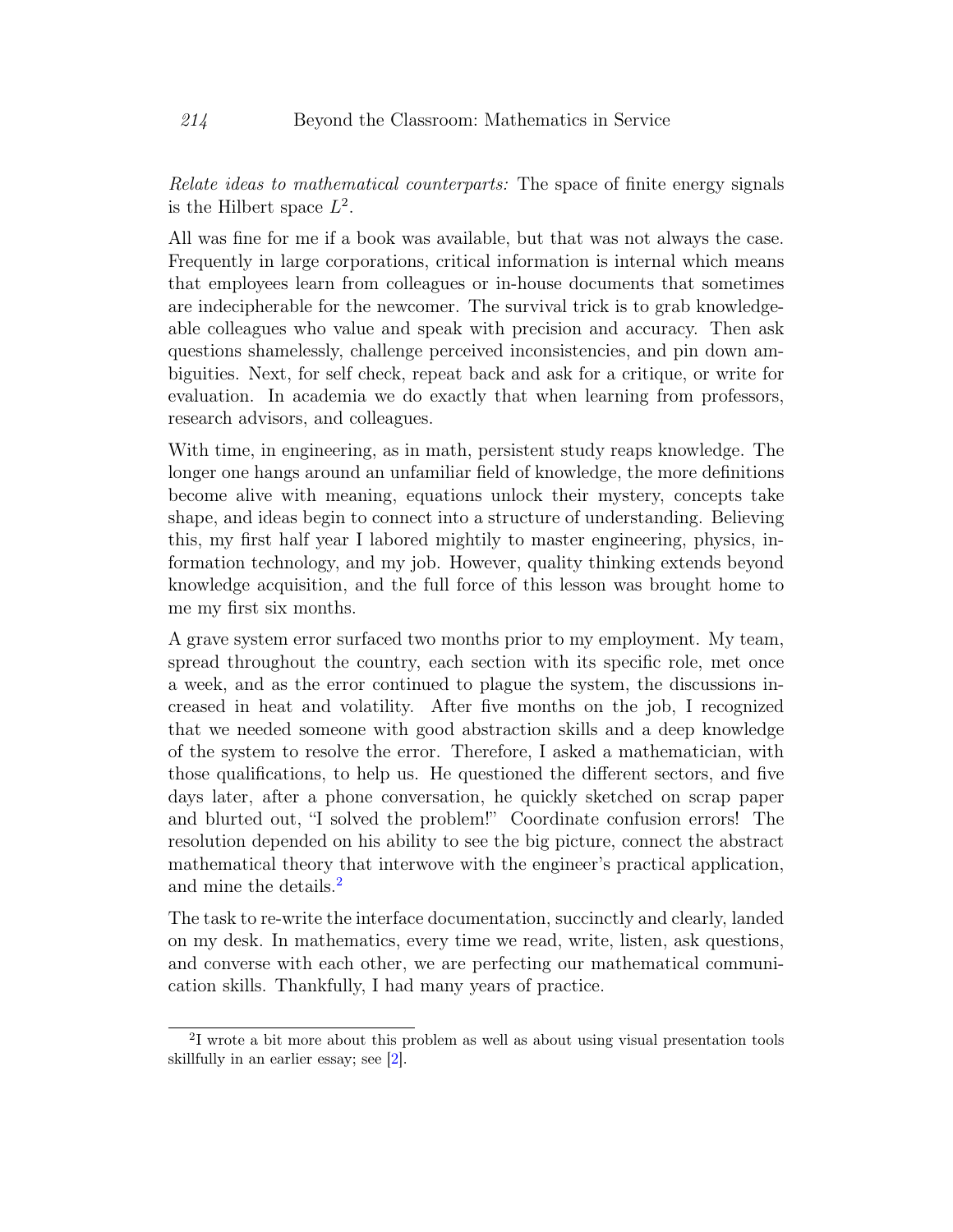To write an interface document that would prevent future problems, I needed to understand the topic completely — every unspoken, unwritten gap. First, I studied the original document. Next, I extracted knowledge from the sharp, quick-thinking mathematician and decoded engineers' section reports. Besides gaining insight for my personal understanding, I, very importantly, needed to understand the source of confusion in my colleagues' heads. Years of teaching prepared me for that aspect. In a first linear algebra class, coordinate change problems are straightforward exercises. Here the coordinate change errors occurred in two places — ground horizontal-vertical coordinates to a satellite's azimuth-elevation, and linear to circular polarization. Subtleties abound in both cases. Therefore, when I re-wrote the document, I included the necessary mathematical details with brief explanations to prevent future possible errors. When done, I did what I was taught to do in my mathematical training. I handed it to several colleagues for proofreading. By the time I gave my final pitch for approval to replace the original with my updated, revised document, I had weathered my baptism of fire and acquired confidence.

This story and my continued time in aerospace proved to me that the mathematical thinking methodology — our obsession with precision, logic, analysis, problem solving, abstraction, and clear communication — transfers well and adapts successfully to STEM professions. Schools supply the required practice to build the expertise for the ever-changing technical fields, but later success hinges on that we know how to learn, acquire knowledge, apply knowledge in new ways, and communicate effectively. Engineers, scientists, and mathematicians, who learn, not the superficial for-the-test-learn but rather continuously push for that deep mastery, and who embrace the mathematical reasoning and thinking processes, drive advances in their field, creatively problem solve, and effectively communicate.

A psychologist remarked to my daughter at her college open house: "Philosophy keeps psychology honest." One might argue that "Mathematics keeps the sciences, engineering, and technology honest." With the appropriate spin, the mathematics community has an opportunity: we are the STEM traffic cops.

#### 3. Art Appreciation: Unearthing Certainty Buried in Ambiguity

An equation, symbolically, reveals information, and an artwork visually communicates a message. At my first workshop in Art Goes to School (AGTS),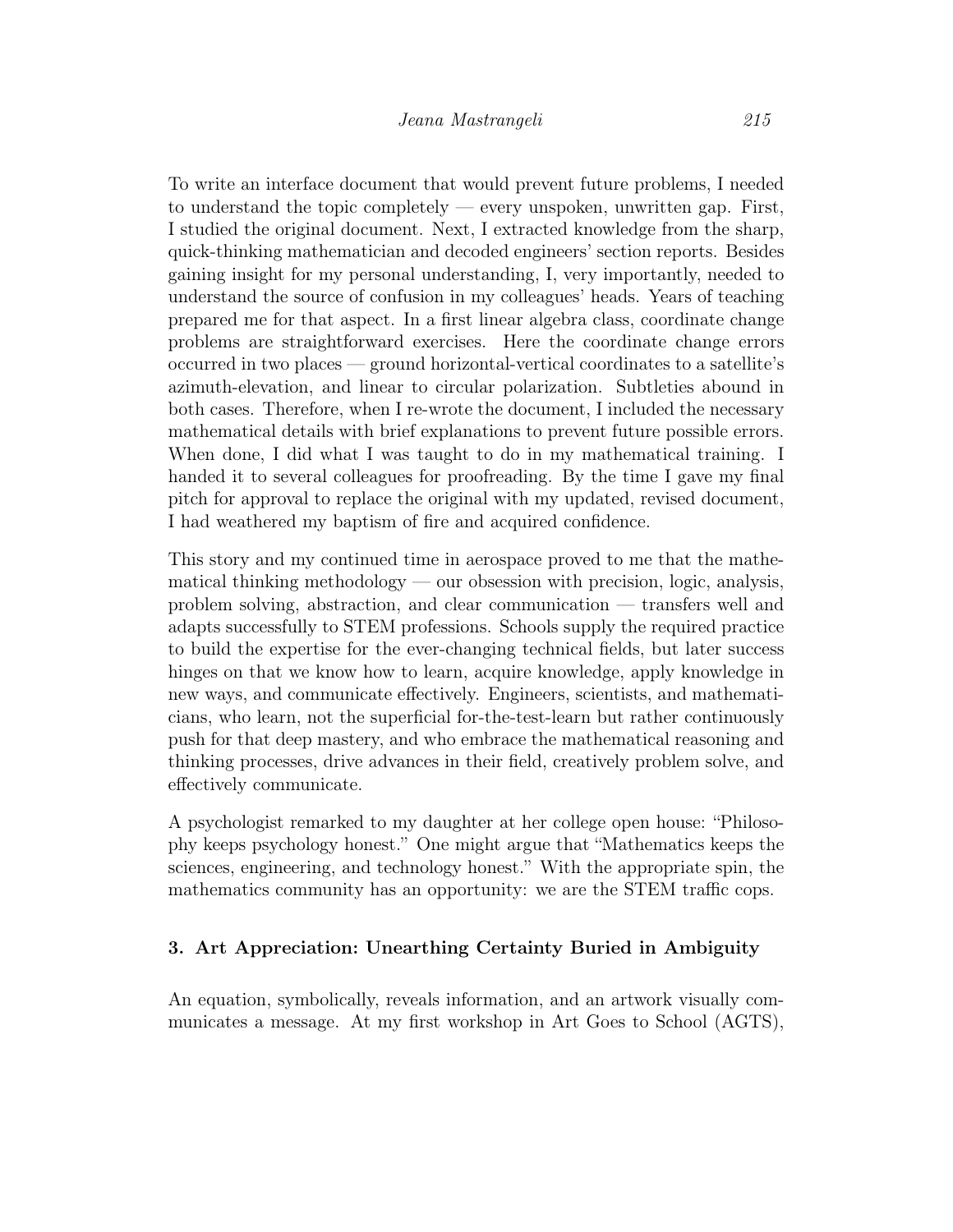a volunteer art appreciation program that services the elementary schools,  $3$  an Alexander Calder gouache stared at me from across the room.<sup>[4](#page-6-1)</sup> I stared back, and over the hour the picture metamorphosed from "just one of those abstract artworks" into a harmonious, balanced rendition of celestial objects.

That day, I could not describe why the composition seemed balanced, I could only feel it. But I had had the same problem when introduced to abstract algebra eons ago. I could "see" the ideas, but could not write a proper mathematical proof to support my visualized conception. To articulate a convincing argument, I had to learn the vocabulary, the language, and algebraic reasoning. Similarly, over the years, as an AGTS volunteer, I came to learn the artist's tools and methods: that color, value, line, shape, form, space, and texture build a composition using design principles to create an effect and convey intent. As I continued to look at art and learn the artist's visual language, my visual acuity grew and so did my proficiency for "explaining" artwork. But what I find interesting is that while art invites personal interpretation, objective observation and analysis can unfold meaning.

When I teach an AGTS session, I try to encourage the children to actively engage their minds as well as their imaginations. An especially memorable teaching moment occurred in a fifth grade class during a discussion of Hughie Lee Smith's "Boy with Tire" [\[3\]](#page-15-1). After the students described what they saw, not just one, two, or three children, but the majority claimed that the boy was sad and depressed. I probed further by asking them why they thought that. They replied, "Because he lives in a poor neighborhood; the houses need fixing." I then asked the students to stand as if they were sad and depressed. Every student hung their head and slouched. Next, I requested that they stand like the boy in the picture. They all straightened their bodies and looked directly ahead. At that moment, one student could barely contain himself, "I know what the picture is about! You don't need lots of toys to be happy." From that point, the children focused on the boy's toy, the tire. By encouraging the children to look closely and rethink, albeit kinesthetically, an assumption was challenged and a middle-class suburban boy's perception shifted.

<span id="page-6-0"></span><sup>3</sup>See <http://artgoestoschool.org/> for more information on the AGTS program of Delaware Valley.

<span id="page-6-1"></span><sup>4</sup>Alexander Calder, The Stars (Les Astres), 1966 Musée National d'Art Moderne Paris, gouache on paper, available to view at [https://www.photo.rmn.fr/C.aspx?VP3=](https://www.photo.rmn.fr/C.aspx?VP3=SearchResult&IID=2C6NU0VNYTFH) [SearchResult&IID=2C6NU0VNYTFH](https://www.photo.rmn.fr/C.aspx?VP3=SearchResult&IID=2C6NU0VNYTFH) last accessed July 11, 2019.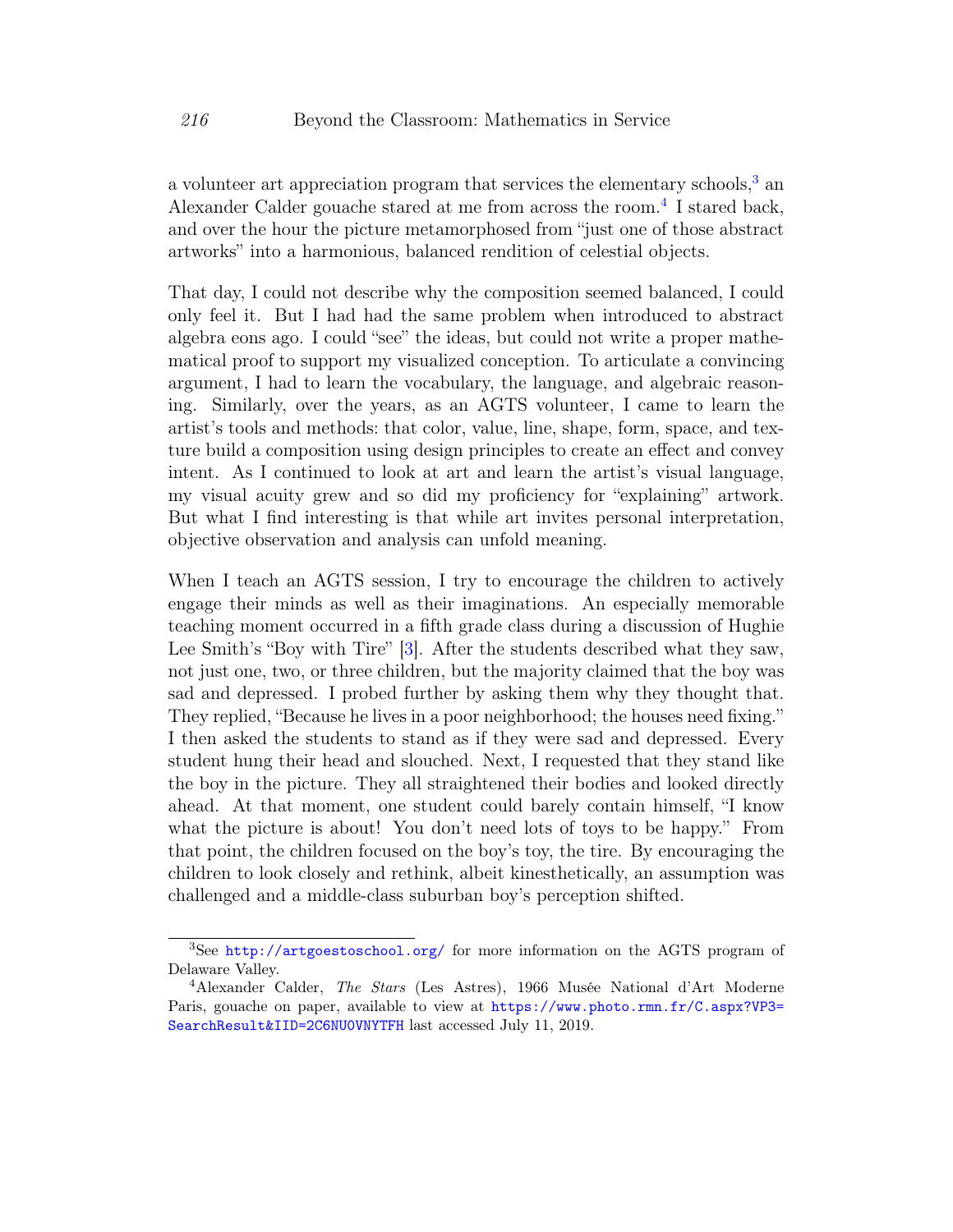The difficulty when analyzing artwork is that fuzzy line between objective observation and opinion. For example, there is much that we do not know about the boy in the painting "Boy with Tire", but my students eventually inferred that the artist did not intend to depict a boy who looked depressed.

Critical thinking and problem solving techniques that we apply in mathematics adapt well to art appreciation strategies. Why don't you give it a try? Select an artwork of your choice, and take time to observe. Then play detective. Describe what you see. Ask questions. Which ones can you answer, which ones can you not? Make inferences and justify them using visual evidence. How do you feel when you look at this picture? Can you substantiate or validate your reactions to the picture by analyzing the picture's subject, style, or artistic techniques? What do you think the artist is trying to communicate? Enjoy the process (this is not a test on art knowledge), but try to be cognizant of your thinking processes.

Note that the seeds of mathematical problem solving are present in the process outlined above: determine the observable facts, brainstorm for possible solutions, and logically test conjectures based on visual evidence. Next, grab a friend or colleague, and do what we do in mathematics: discuss, compare ideas, and brainstorm for new ideas. Play the "detective game" together. Because artwork evokes multiple meanings that stem from life experiences, this step can be especially helpful. When we collect and integrate the insights, viewpoints, and questions from other people, we gather more evidence to test and question our perceptions. For example, in "Boy with Tire", my husband observed that the boy's poised, upright stance emitted an air of confidence. This observation revealed information about the boy, and provided me the insight to use body language when teaching. But I also did my research, read about the artist, Hughie Lee-Smith, and got lucky. I discovered in the AGTS research files a letter that Lee-Smith had written to a volunteer about this painting: "When I was a little boy many, many years ago, proper toys were not easily obtained by youngsters in underprivileged neighborhoods. One of my favorite playthings was the cast-off automobile tire. These substitute toys were rolled down the street with great glee."

When looking at art, some clues will reveal information; but still, the question remains: "How do we know for certain?" For example, when I looked at "Boy with Tire", I noticed the fence and the boy's direct gaze into the viewer's eye, as if asking, "Are you going to cross the fence to meet me in my environment?" Of course my interpretation cannot be validated, and there are other possible, viable interpretations.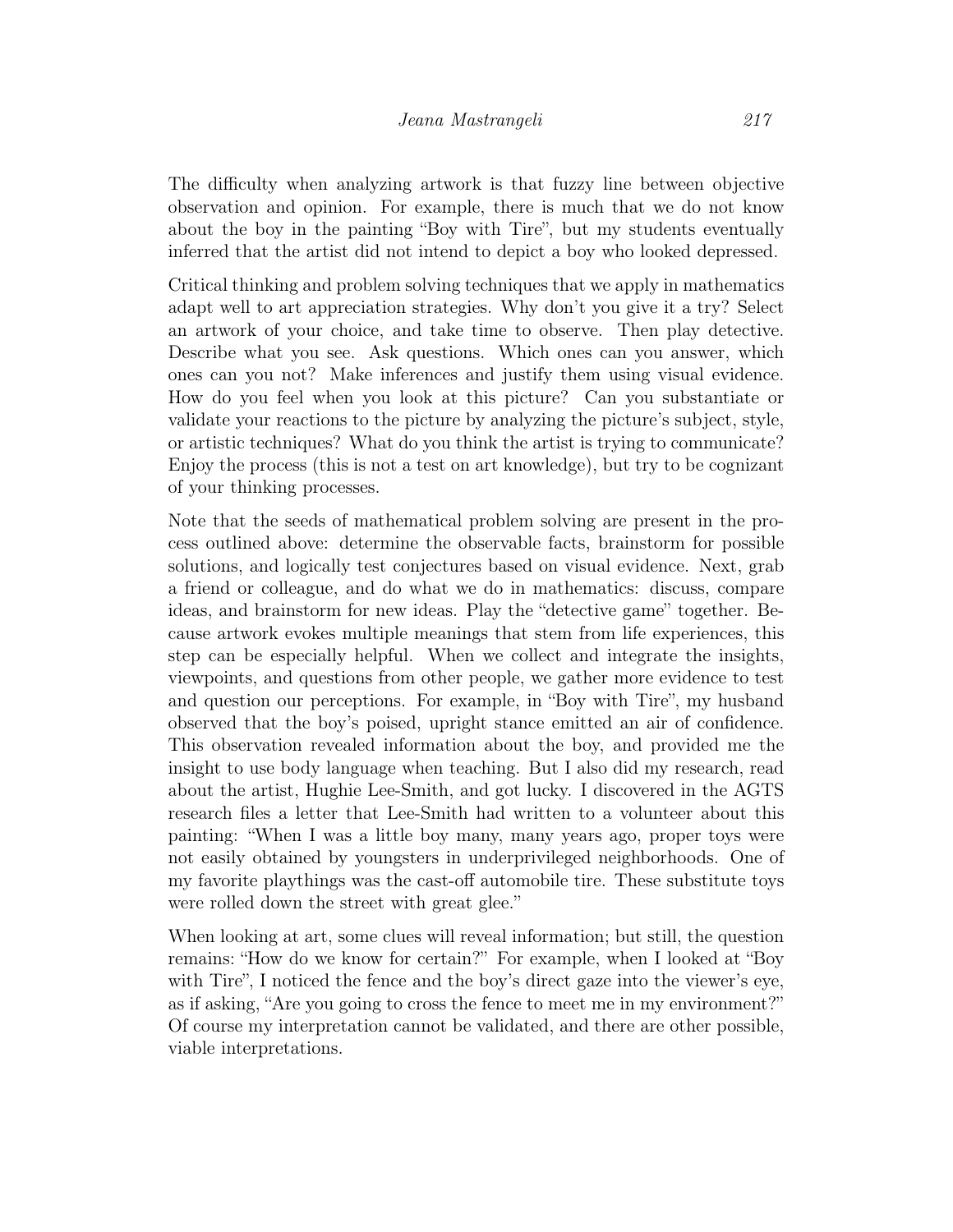Ambiguity and uncertainty are inherent in the process of appreciating and finding meaning in art. The human brain filters perceptions through incomplete knowledge, flawed reasoning, erroneous memory, and inherent biases. Then, from faulty perceptions, we create stories. So how do we know when we have erred? The story of Euclid's Fifth Postulate offers us a model. Euclid, when he could not prove the Parallel Postulate from his four "self-evident" postulates, accepted it as a Fifth Postulate and then derived what we know as Euclidean Geometry. Subsequently, mathematicians, either by assuming variations of the Parallel Postulate or modifying Euclid's first four postulates, logically developed alternative geometries. In mathematics, when we work hard to prove a conjecture that we feel or want to be true, but logical reasoning does not yield results, we step back, pause, and free the intellect to drift, wonder, imagine, question, and re-conjecture. We also probe outside ourselves: search though published research and converse with colleagues. Ultimately, we know our assumed premises, rely on logic to accept a conclusion's validity, and use peer review for self-check. Otherwise if we cannot validate, we acknowledge uncer- $\text{tainty.}^5$  $\text{tainty.}^5$  This process adapts well to situations when ambiguity, uncertainty, and truth are intertwined.

Just as we emphasize to our students the importance of logically proving theorems from fundamental axioms, Amy Herman, an art historian and lawyer, uses art to teach these very principles. In her book *Visual Intelligence* [\[1\]](#page-15-2), she discusses techniques that she developed for her course, "The Art of Perception," where she uses art to hone skills needed for effective job performance. Herman exploits the ambiguity in the process of looking at and finding meaning in art, in order to train people to better distinguish between observable fact, inference, opinion, and bias. For this reason, FBI agents, police officers, educators, and medical professionals flock to enroll. She argues that looking at art cultivates observation, critical thinking, and communication skills. In her class, collaboration is crucial because it brings together different eyes, experiences, and perspectives, which then offers the opportunity to adjust mindsets and modify actions. By strengthening the ability to look closely, assess, analyze, articulate, collaborate and challenge, Herman maintains that we can better make informed decisions and alter how we perceive the world. Interestingly, a Google search reveals that many medical schools across the country now include "looking at art" sessions that employ Herman's techniques in order to cultivate highly desired skills needed for quality medical practice.

<span id="page-8-0"></span><sup>&</sup>lt;sup>5</sup>In physics of course, we have The Uncertainty Principle, which might serve as an exceptionally apt metaphor, too.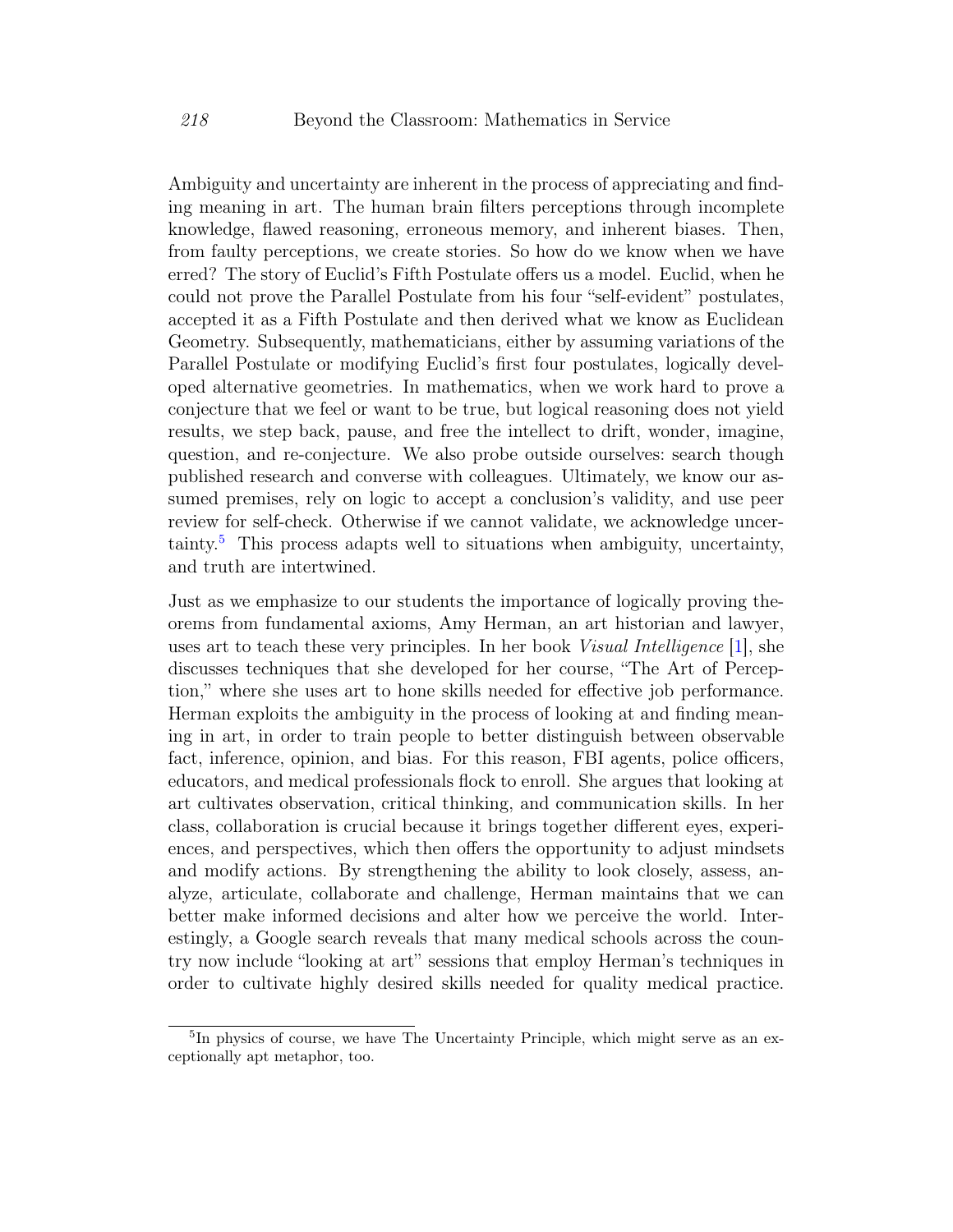Mathematics relies on logical and analytic deductive reasoning. So do the other STEM fields but when these fields gather empirical evidence to support hypotheses, uncertainty creeps in and conclusions are often derived inductively. As we cross over to the social sciences and humanities, a higher degree of uncertainty infuses into disciplinary methodologies. Probability and statistics are our link to these fields.

Probability and statistics classes provide our students the opportunity to learn both the concepts and the powerful constructs of these disciplines, as well as the limitations of probabilistic and statistical thinking when testing hypotheses. Students learn not to be lulled into supporting a hypothesis based on insufficient or faulty data and to become more aware of the necessity to search for facts and evidence that might debunk a favored, biased presumption. These courses are great also for another reason. Opportunities for writing assignments abound, on the misuse and abuse of statistics, inductive versus deductive reasoning, how correlation is not causation, etc. Such writing activities encourage students to reflect on basic concepts and applications as well as to cement learning.

Years ago, my students handed me some interesting critiques of Michael Moore's statistical methods in his film Bowling for Columbine. I have subsequently thought it might be worthwhile to assign a semester-long project with the objective to explore a question/topic of interest that necessitates statistical techniques. Then in order to foster thinking about learning, have the students write weekly on their ideas, doubts, missteps, and evaluations of processes. Statistics provides a great opportunity to tease out the implications and limitations of trying to unearth certainty buried in ambiguity.

## 4. Learning a Foreign Language: Humanizing Persistence

How does one persevere in a field when faced with a lack of innate ability? Even the best of the best and the most motivated can be beaten down if the struggle seems futile. For me, working toward fluency in Italian, a fairly easy language for most English speakers, tested my resolve. When my classmates and teacher chattered and conversed, after fifteen years of dedicated study in Italian, I still heard babble interspersed with a few recognizable words. Reading and writing gave me no problem because mathematical study techniques adapt easily: search for patterns, understand grammar concepts and how they build the language's structure, and of course, exercise disciplined study.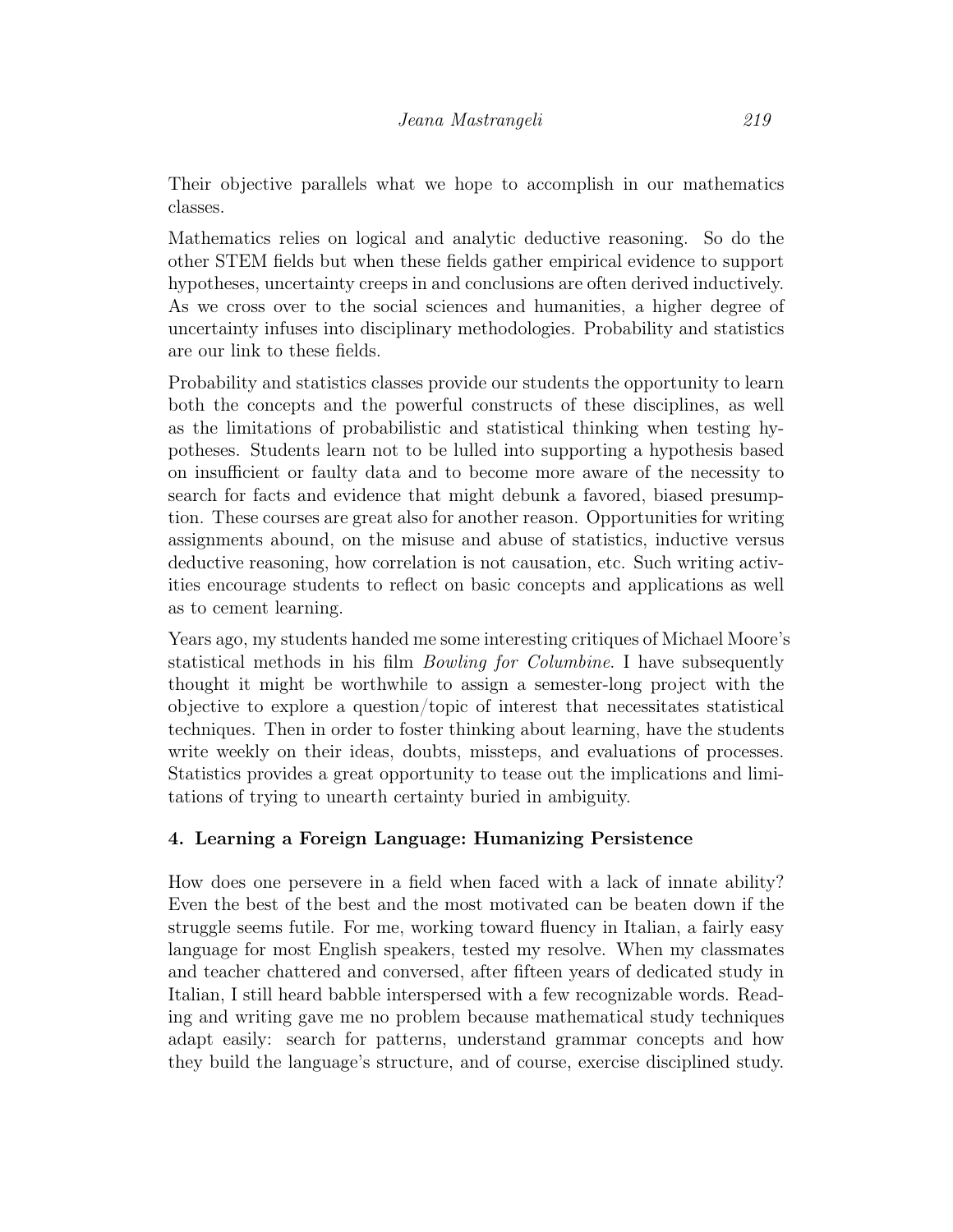But for the oral and aural precision, my ear undermined my efforts. With this personal struggle, my mathematical training came to rescue me in surprising ways, and in turn, enabled me to help my students.

The conventional advice to improve a skill is to keep practicing, but progress happens with productive practice. Years of industrious practice did nothing to improve my ear's ability to distinguish sound. In mathematics when we beat our heads on a problem without results, we return to the problem and ask, "Do we really understand the problem?" I finally pinpointed that simple things like the unaspirated Italian "p" were tripping me up (my brain heard a "b"). My problem: distinguishing phonemes, the basic units of sound in language! I needed to return to that first fifteen-minute lecture in my first Italian class. My mantra in mathematics "Hone in on the problem's root, learn the basics, and practice them effectively and often" took on new meaning in Italian. Thereafter, with focused, repetitive exercises, I have been training my mouth to pronounce the Italian phonemes and my ear to hear subtle differences.

My quest for fluency, with maximum effort and minimal results, caused me to ponder, "What kept me studying when I was struggling and can I pass on these tips to my struggling students?" Mastering a foreign language rivals that of acquiring mathematical expertise. Both require multiple complex brain activities, diligence, and persistence. Neither endeavor is a spectator sport. The tactics that refreshed my enthusiasm and re-fueled my perseverance are many, and here I will relate a few.

Cheerleading — the kind smile and pat-on-the back, encouragement revives the spirit —together with focused guidance paves the way to improvement. In mathematics my proof-writing skills improved substantially thanks to personal help from my professors. Correspondingly, in Italian I had to concentrate on improving my auditory and oral precision: demonstrations of lip and tongue position when making phonemes [\[5\]](#page-15-3), along with games and practice with native Italian speakers. Therefore, in order to better help my students, I took full advantage of my one-on-one office hours to diagnose the source of their problems. For example, when I realized that a student fixated on detailed study of examples without understanding the concept, I suggested that she try to understand the concept behind the example and then showed her how that concept could be applied to many examples.

When I returned to graduate school after being away for several years, what kept me from sinking forever into the swamp of despair, were study sessions with friends. Their guidance helped me, but I also discovered that I had something to contribute (usually connecting an example to a concept).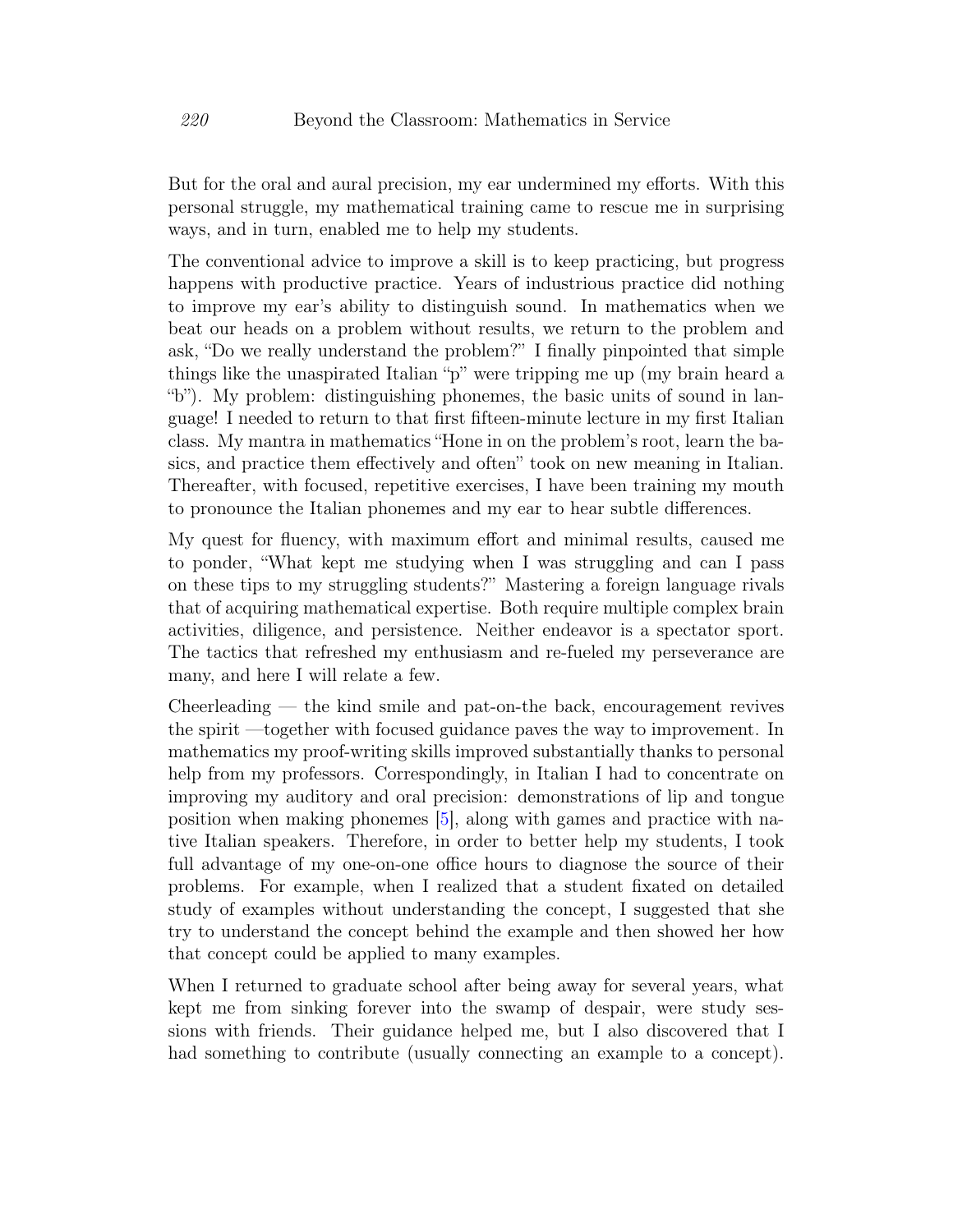Many times, we are unaware of our innate strengths, often because they are as natural to us as breathing. Therefore, in my Italian class, when I could resolve a classmate's confusion over the grammatical construction, I showcased that, even if I were a dummy in conversation, I was not a total dummy, and I also became more welcomed in group activities. Taking this idea to heart, when teaching, I aimed to ferret out my students' strengths. To the student who intuitively grasped concepts but was weak on calculations, I'd say, "You are able to understand the idea, something others find difficult, now take time to practice the basics." To a diligent student who was strong in calculations, I'd say, "You are really good with logically calculating steps in an algorithm, something many students find difficult; now let's take some time to understand the concept." Moreover, I was forever encouraging them to work together so that in addition to helping each other, they might discover their own strengths. Feeding and nurturing the positive builds self-confidence.

Taking this idea a step further, I began to think about the good strategies that my students used when encountering difficulties in their preferred endeavors. The last time I taught Mathematics for Liberal Arts, on the first day, I assigned a reflective essay: "Write about something you like to do, perhaps a sport, music, a subject, a hobby, or a passion of any type, and then discuss the methods you use to overcome difficulties and obstacles." The following class, we analyzed their varied strategies and discussed how these strategies apply when studying mathematics.

My mathematics classes were serious (and I've been very serious in this article) but it was a light-hearted Italian teacher who reminded me that humor, if aptly applied, transforms stress into healthy perspective. One evening after listening to my laments, my Italian teacher disclosed that when he first came to the USA, he could not hear the difference between the three words, "hustle," "hassle," and "asshole." He had volunteered to assist a soccer coach for young boys, and when he returned home after the first practice, he remarked to his wife that the coach was really tough on those little kids. When the coach was yelling, "Hustle, Hustle, Hustle!" he had heard "Asshole, Asshole, Asshole!" This story, in addition to making me laugh, reassured me that others share the same struggles. And so, when teaching, I lightened up. I joked and showed my silly side.

I conclude this section with a basic truth: Learning requires time. Years, many years, of focused, intense mathematical study cultivated and sharpened my skills and habits, and I am still learning. Although my progress in Italian lags behind my peers, I am slowly improving. Therefore, why should I expect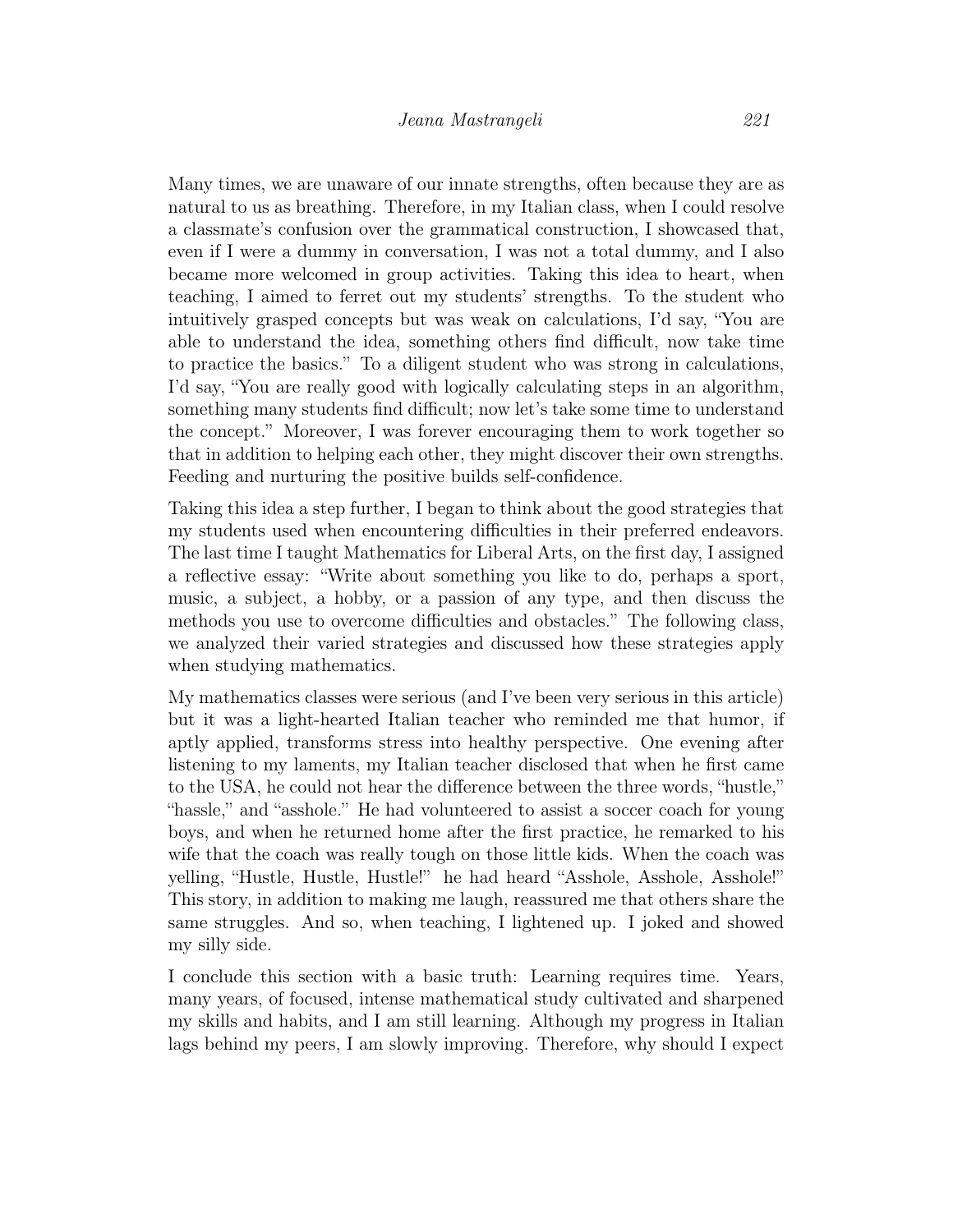my students to demonstrate marked improvement or change over a semester? Rather, I told myself, I am handing my students a map that they might one day unfold as a guide to better navigate their thinking and learning methodologies.

## 5. Teaching Mathematical Thinking: Stepping Down from Abstraction

Mathematicians are adept abstract thinkers, who connect the dots, fill in the space between the dots, and predict the next dot's location. We are aware that competent thinking builds a strong foundation in STEM disciplines. We are aware that scientific research and the rapidly changing tech industry hunger for employees who are creative problem solvers, who reason effectively and communicate clearly. In our daily lives, if we are not to become prey to the data, images, articles, and videos designed to sell, convince, or propagandize, we know to step back and objectively, logically analyze. When we undertake a new topic, we apply effective learning techniques. I consider myself an abstract thinker; yet I came to fully appreciate the power of my mathematical training when I ventured outside my safe realm of pure mathematics. In unfamiliar territory, my experiences tested my learning skills. So, how do we reach our students, many of whom are very different from you and me? My two guiding principles are: Create opportunities that merge practice with reflection, and foster the personal connection.

Listening plays a major role in building the personal connection. When I listened to my students, I learned who they were, and I learned their goals, interests, values. But if I probed further, asked questions, studied how they learned, and analyzed their study habits; I was better able to short-circuit erroneous thinking and faulty study skills. I could then counsel and address their challenges with tailored methodology. For example, in a pre-calculus class, during one-on-one office hours, I encountered several students who checked the correctness of their work by whether or not they had solved a problem the same way as in the book or as I had in class. Because this perception of problem solving needed to be addressed, I threw out my pre-planned lecture and devoted class time to a problem solving game. I wrote an algebraic-trig problem on the front board. Their job was to figure out the unknown's identity using any legal method available. On the side board, we compiled our toolbox — techniques for solving equations. Then, logically stringing together these techniques, we solved for the unknown in as many ways as possible.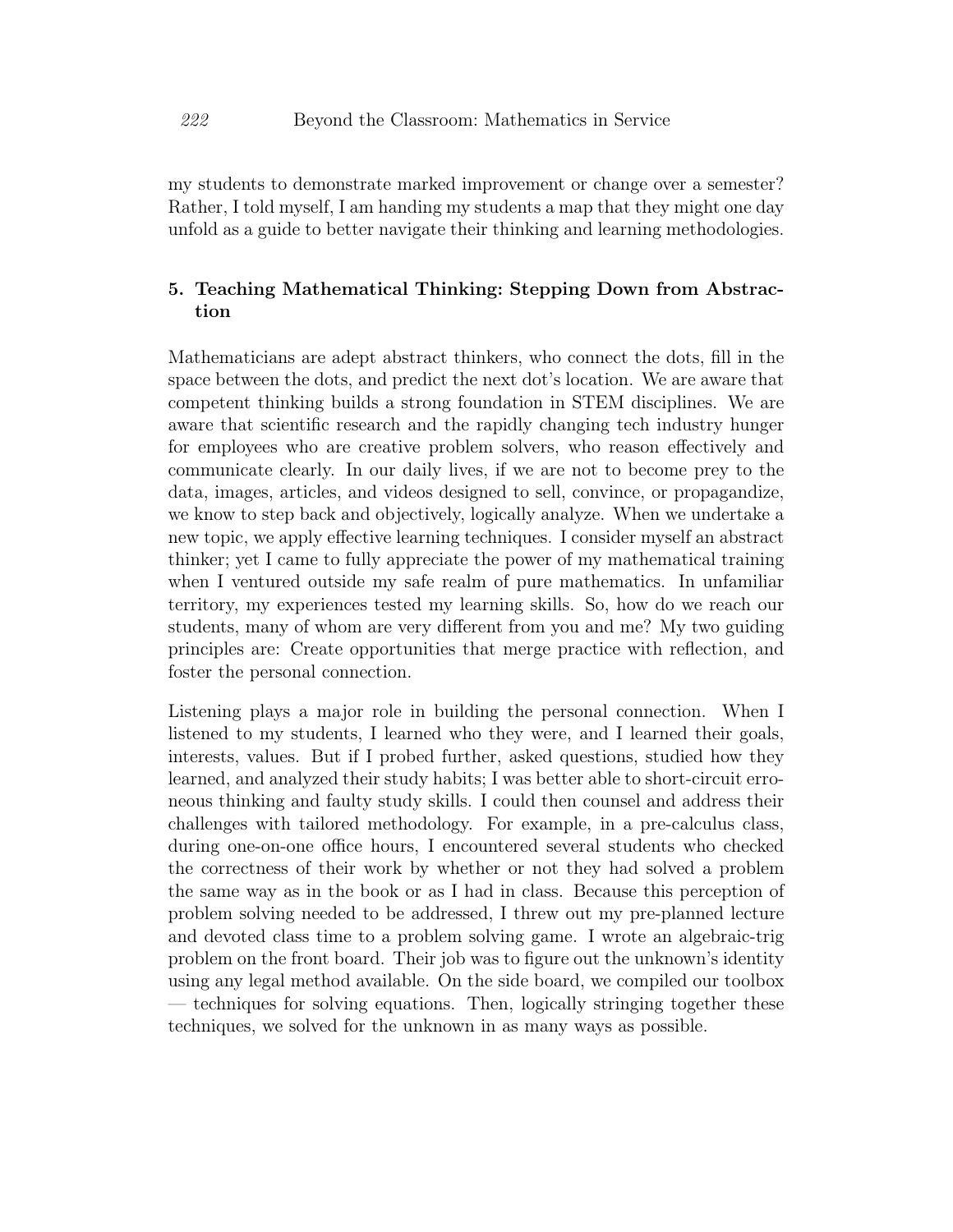Sometimes revising curriculum or a course is simply not feasible, but we still could pass on our learning techniques. A few minutes dedicated to an illuminating explanation or a compelling narrative could validate the strengths of mathematics. For instance, we deliver students a resource when we explain that precise definitions remove ambiguities; that concepts unite applications; that examples illustrate and give substance to concepts; that clear, logical arguments convince (depending on the recipient); that succinct, focused exposition communicates; that conversation could illuminate and sharpen ideas. A story that reveals your trials and tribulations, your "a-ha" moments or your learning strategies not only teaches the students, but also humanizes the learning process. Invite a colloquium speaker from another field, and after the talk, gather students for an informal chat over tea or dinner. It was during one such dinner that I packed away a tip that sustained me when I walked into aerospace.[6](#page-13-0)

Consider avenues that allow students to transfer and adapt learning strategies that enlighten and hone lifelong learning skills and demonstrate that our methodology is not unique to our field. Essay assignments that evaluate, analyze, and apply a mathematical concept to another field provide opportunities to cultivate higher order thinking skills. Team teaching with someone in another discipline cross-pollinates and enriches both fields, especially if the students are made cognizant of how mathematical techniques lend something valuable to the subject. It might be fun to co-teach linear algebra with an electrical engineer, differential equations with a physicist, statistics with a social scientist, geometry with an artist. Encourage students who undertake projects and internships, and past math majors in new careers, to share a specific situation in which their mathematical background aided them.

Personal disclosure about a specific experience grounds the message; an abstraction connects to the concrete, and, in turn, a practical example supports an idea's authenticity.

#### 6. Conclusion

In January 1991, when the United States initiated the Gulf War Air Campaign, my professor devoted time at the beginning of class to discuss that momentous world event. He closed the discussion with this question, "During these circumstances, does mathematics help us?" I raised my hand and tried

<span id="page-13-0"></span><sup>6</sup>This is the tip I mentioned above at the beginning of Section [2.](#page-2-0)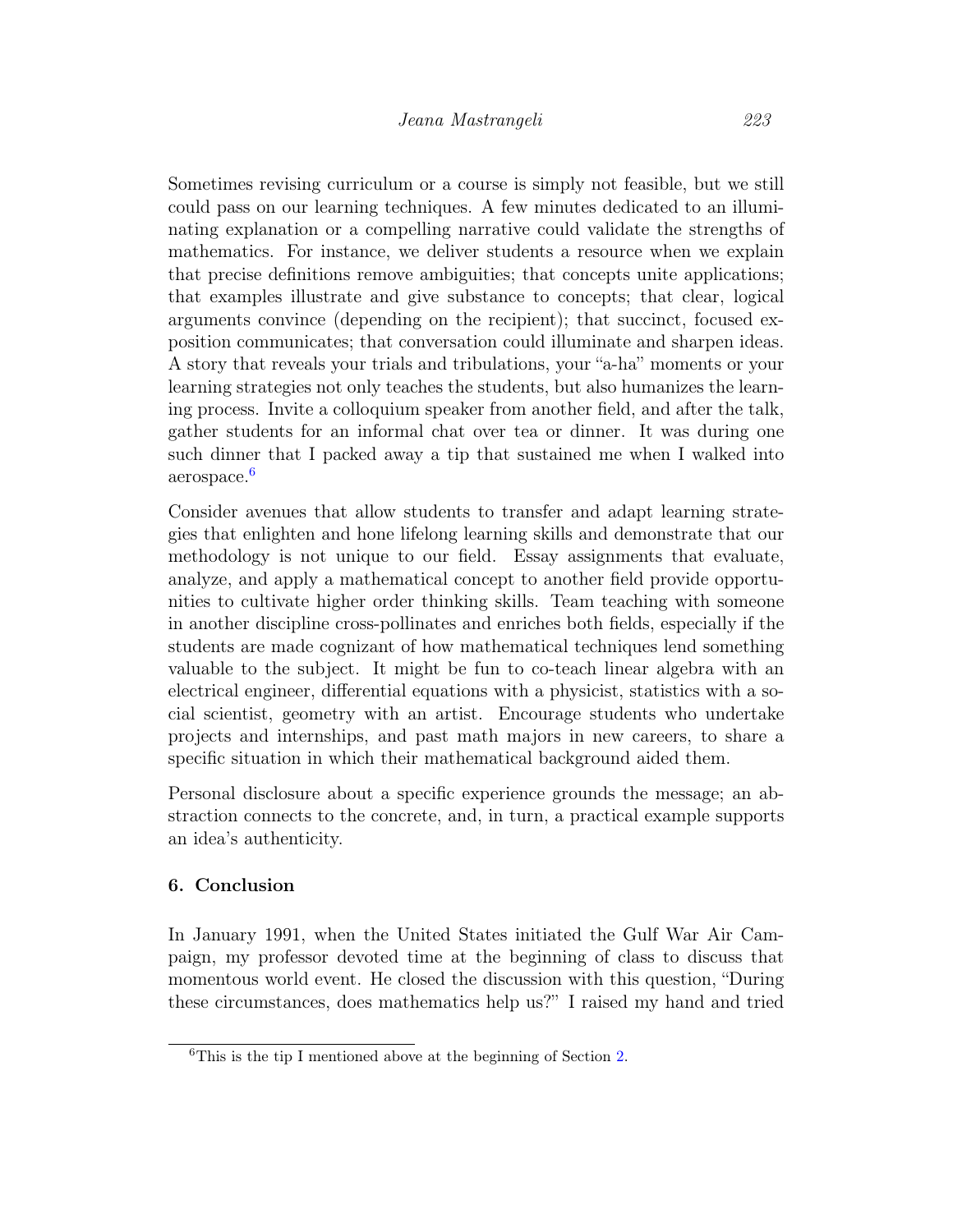to express something like, "Mathematics helps us with critical thinking skills so that we can better evaluate and make good decisions" The class was silent. After class my friend turned to me and remarked, "Mathematics courses do not help us in these types of situations." Obviously my response was not as clear as my faulty memory wanted to believe. At that time, I was a thirtyeight-year-old mother of three, my first year back to graduate school to earn a PhD, and my time outside academia convinced me that yes, mathematics is useful beyond knowledge content. Twenty-eight years later in this article (I am a slow writer), I've attempted to better respond to my professor's inquiry.

Because competence in mathematics demands fruitful learning, we have an opportunity to promote the importance of our field and to pass on our good learning methods: our relentless commitment to precision and rigor in logic, analytic and creative problem solving, communication skills, collaboration techniques, and dogged persistence. By doing so, we hand our students a powerful tool to use when they leave our classroom doors and make their way in this rapidly changing world with its easy access to all sorts of information. When students become cognizant of and are able to analyze and apply mathematical learning techniques to new situations and domains, when they know how to learn, they reap benefits beyond the classroom. The fundamental techniques we employ when learning and doing mathematics hold tremendous potential to have an impact.

I leave these reflections by offering an invitation. Immerse yourself in an unfamiliar domain (that is, if you have not done so); even better if you do not have a natural talent in this new domain. Then as you learn, pay attention. Examine your processes. Notice your emotions and reactions. Assess how you overcome limitations and what encourages you. Then compare and contrast this process to your mathematical endeavors. Afterwards, reflect on this experiment and think how you could narrate it to your students so as to compel them to continue striving in their mathematical training. I look forward to reading about your experiences and learning from you.

Acknowledgments. I thank Gizem Karaali for her helpful editing suggestions.

#### References

My quest to hear correct Italian phonemes led me to [\[4\]](#page-15-4) and [\[5\]](#page-15-3). The former gives excellent advice on acquiring language fluency, much of which transfers to acquiring mathematical expertise.